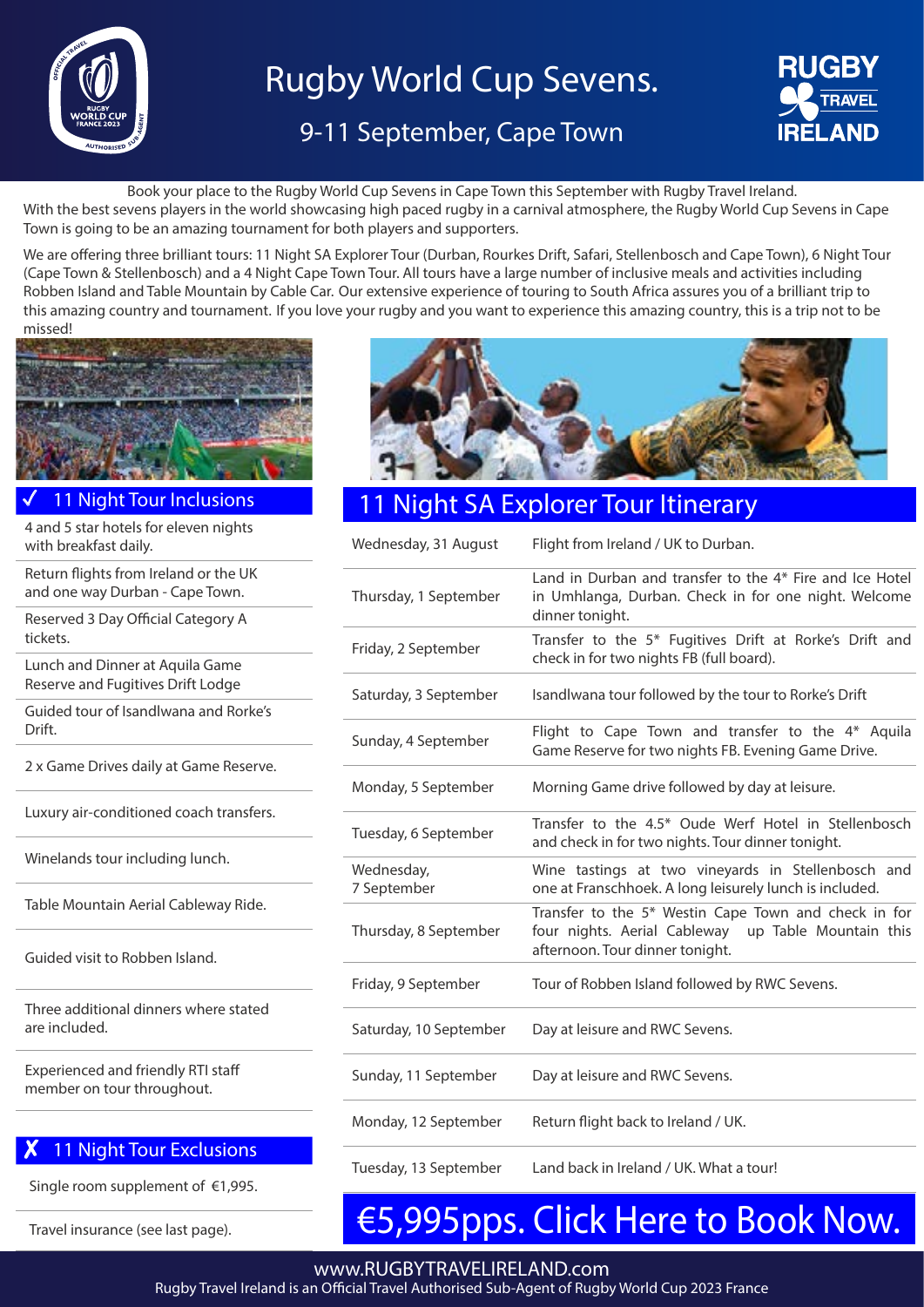



## ✓ 6 Night Tour Inclusions

4.5 and 5 star hotels for six nights with breakfast daily.

Return flights from Ireland or the UK.

Reserved 3 Day Official Category A tickets.

Return airport / Stellenbosch hotel / Cape Town hotel / airport transfers

Winelands tour including lunch.

Table Mountain Aerial Cableway Ride.

Guided visit to Robben Island.

Two additional dinners where stated are included.

Experienced and friendly RTI staff member on tour throughout.

### ✘️6 Night Tour Exclusions

Single room supplement of €1,150.

## 4 Night Tour Inclusions

5 star hotel for four nights with breakfast daily.

Return flights from Ireland or the UK.

Reserved 3 Day Official Category A tickets.

Return airport / Cape Town hotel / airport transfers

Table Mountain Aerial Cableway Ride.

Guided visit to Robben Island.

Experienced and friendly RTI staff member on tour throughout.

## ✘️4 Night Tour Exclusions

Single room supplement of €650.

# 6 Night Tour (Cape Town & Stellenbosch)

| Monday, 5 September       | Flight from Ireland / UK to Cape Town.                                                                                                         |
|---------------------------|------------------------------------------------------------------------------------------------------------------------------------------------|
| Tuesday, 6 September      | Land in Cape Town and transfer to the 4.5* Oude Werf<br>Hotel in Stellenbosch and check in for two nights.<br>Welcome tour dinner tonight.     |
| Wednesday,<br>7 September | Wine tastings at two vineyards in Stellenbosch and<br>one at Franschhoek. A long leisurely lunch is included.                                  |
| Thursday, 8 September     | Transfer to the 5* Westin Cape Town and check in for<br>four nights. Aerial Cableway up Table Mountain this<br>afternoon. Tour dinner tonight. |
| Friday, 9 September       | Tour of Robben Island followed by RWC Sevens.                                                                                                  |
| Saturday, 10 September    | Day at leisure and RWC Sevens.                                                                                                                 |
| Sunday, 11 September      | Day at leisure and RWC Sevens.                                                                                                                 |
| Monday, 12 September      | Return flight back to Ireland / UK.                                                                                                            |
| Tuesday, 13 September     | Land back in Ireland / UK. What a tour!                                                                                                        |

# Travel insurance (see last page). [€2,995pps. Click Here to Book](https://live.tourcms.com/reserve/r1.php?t=565&a=4554&w=5474&ty=t&k=2e3857dd7464)

| 4 Night Tour (Cape Town)  |                                                                                                                                                                                 |
|---------------------------|---------------------------------------------------------------------------------------------------------------------------------------------------------------------------------|
| Wednesday,<br>7 September | Flight from Ireland / UK to Cape Town.                                                                                                                                          |
| Thursday, 8 September     | Land in Cape Town and transfer to the 5* Westin Cape<br>Town and check in for four nights. Aerial Cableway up<br>Table Mountain this afternoon. Welcome tour dinner<br>tonight. |
| Friday, 9 September       | Tour of Robben Island followed by RWC Sevens.                                                                                                                                   |
| Saturday, 10 September    | Day at leisure and RWC Sevens.                                                                                                                                                  |
| Sunday, 11 September      | Day at leisure and RWC Sevens.                                                                                                                                                  |
| Monday, 12 September      | Return flight back to Ireland / UK.                                                                                                                                             |
| Tuesday, 13 September     | Land back in Ireland / UK. What a tour!                                                                                                                                         |

# Travel insurance (see last page).  $\epsilon$ 2,795pps. Click Here to Book Now.

### www.RUGBYTRAVELIRELAND.com Rugby Travel Ireland is an Official Travel Authorised Sub-Agent of Rugby World Cup 2023 France